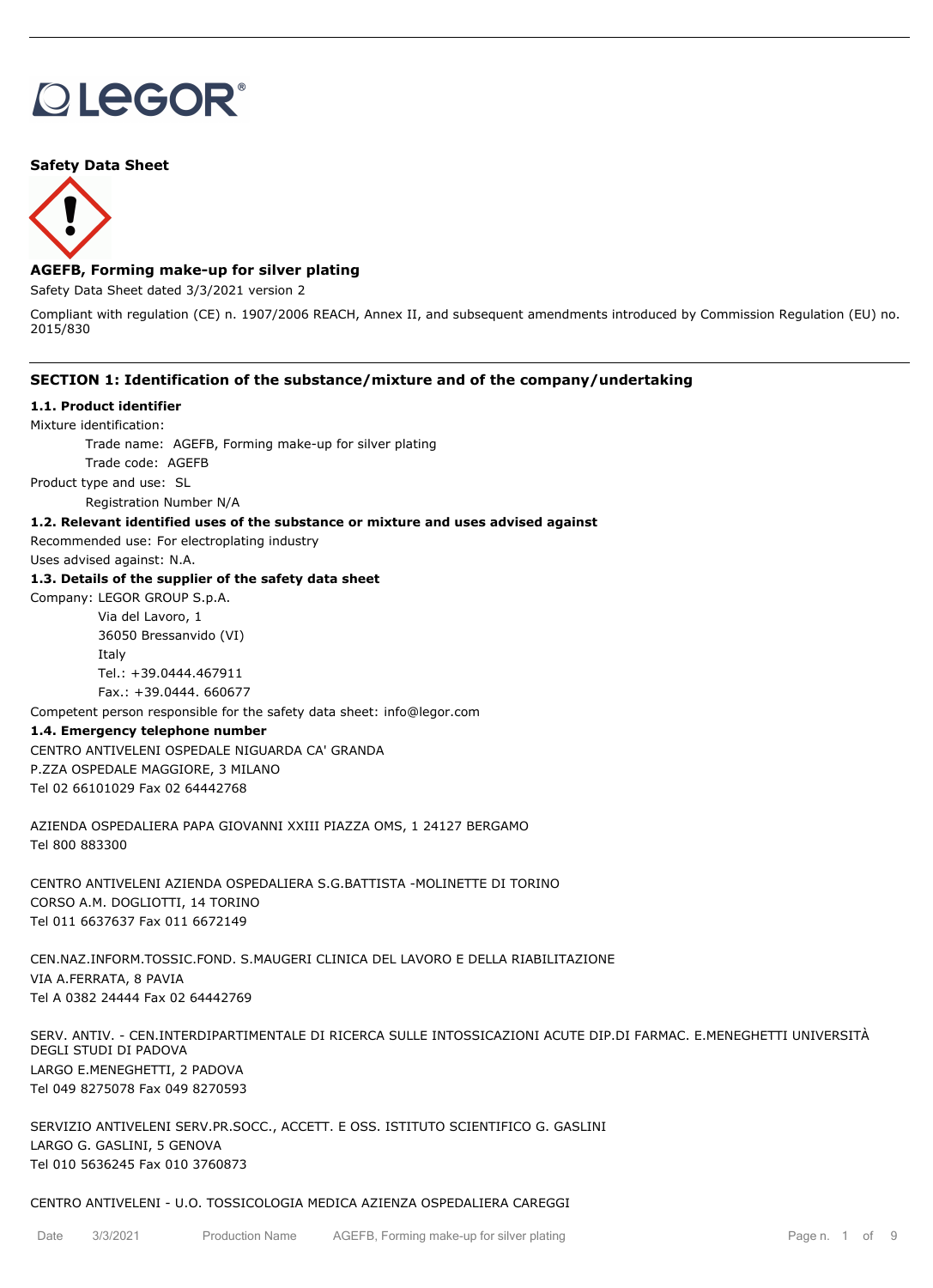VIALE G.B. MORGAGNI, 65 FIRENZE Tel 055 4277238 Fax 055 4277925

CENTRO ANTIVELENI POLICLINICO A.GEMELLI - UNIVERSITA' CATTOLICA DEL SACRO CUORE LARGO F.VITO, 1 ROMA Tel 06 3054343 Fax 06 3051343

CENTRO ANTIVELENI - ISTITUTO DI ANESTESIOLOGIA E RIANIMAZIONE UNIVERSITÀ DEGLI STUDI DI ROMA LA SAPIENZA VIALE DEL POLICLINICO, 155 ROMA Tel 06 49970698 Fax 06 4461967

AZ. OSP. UNIV. FOGGIA V.LE LUIGI PINTO, 1 71122 FOGGIA Tel 0881 732326

CENTRO ANTIVELENI AZIENDA OSPEDALIERA A. CARDARELLI VIA CARDARELLI, 9 NAPOLI Tel 081 7472870 Fax 081 7472880

# **SECTION 2: Hazards identification**



### **2.1. Classification of the substance or mixture**

## **Regulation (EC) n. 1272/2008 (CLP)**

Skin Irrit. 2 Causes skin irritation.

Eye Irrit. 2 Causes serious eye irritation.

Adverse physicochemical, human health and environmental effects:

# No other hazards

# **2.2. Label elements**

**Regulation (EC) No 1272/2008 (CLP):**

**Pictograms and Signal Words**



# **Hazard statements**

- H315 Causes skin irritation.
- H319 Causes serious eye irritation.

# **Precautionary statements**

| Special provisions according to Annex XVII of REACH and subsequent amendments: |                                                                                               |  |  |  |
|--------------------------------------------------------------------------------|-----------------------------------------------------------------------------------------------|--|--|--|
| P362+P364                                                                      | Take off contaminated clothing and wash it before reuse.                                      |  |  |  |
| P337+P313                                                                      | If eye irritation persists: Get medical advice/attention.                                     |  |  |  |
| P332+P313                                                                      | If skin irritation occurs: Get medical advice/attention.                                      |  |  |  |
| P280                                                                           | Wear protective gloves/protective clothing/eye protection/face protection/hearing protection/ |  |  |  |
| P264                                                                           | Wash  Thoroughly after handling.                                                              |  |  |  |

None

#### **2.3. Other hazards**

No PBT Ingredients are present

Other Hazards: No other hazards

## **SECTION 3: Composition/information on ingredients**

#### **3.1. Substances**

N.A.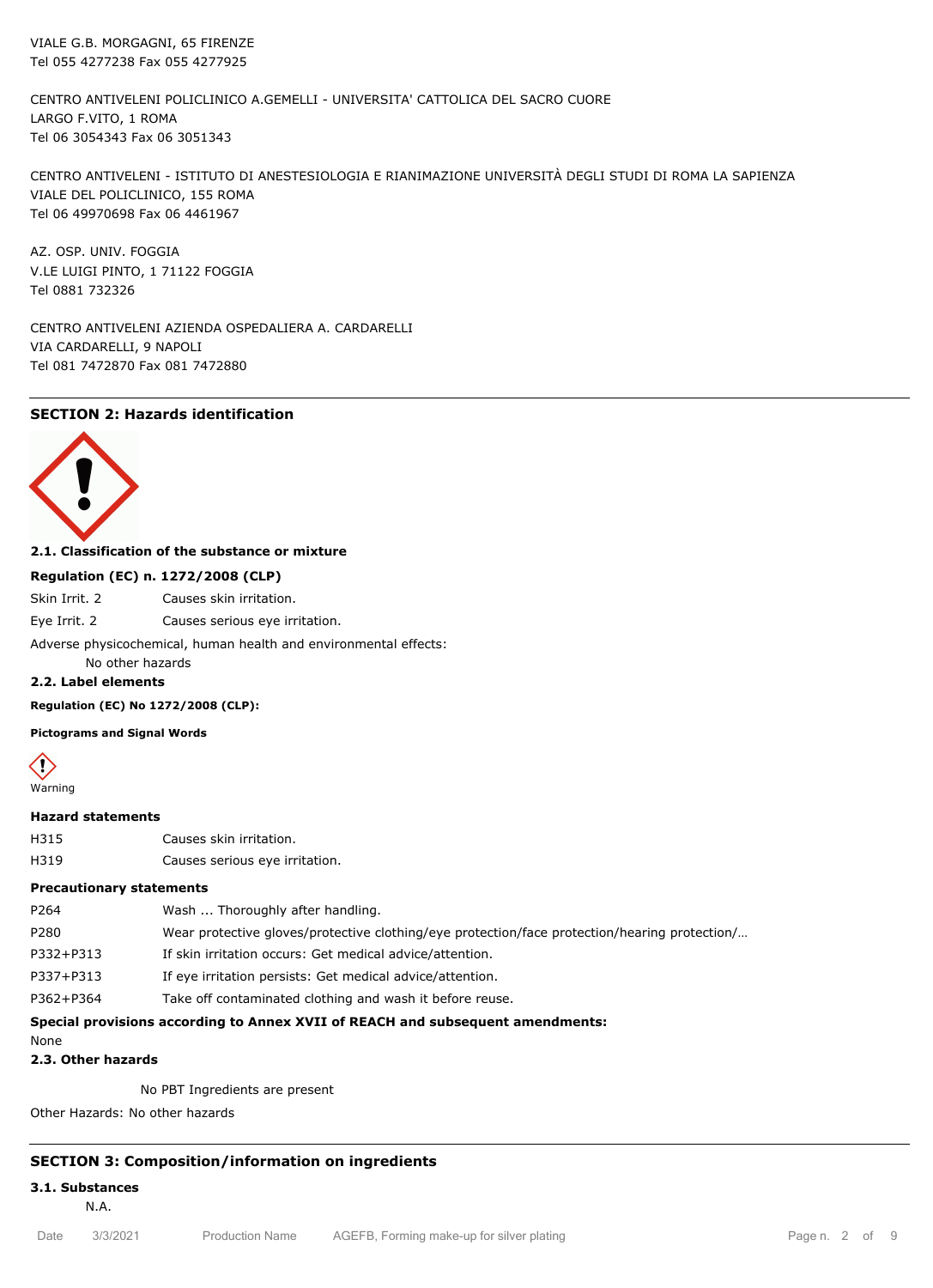#### **3.2. Mixtures**

Mixture identification: AGEFB, Forming make-up for silver plating

# **Hazardous components within the meaning of the CLP regulation and related classification:**

| Otv     | Name                                   | Ident. Numb.                           | Classification                                                            | <b>Registration Number</b> |
|---------|----------------------------------------|----------------------------------------|---------------------------------------------------------------------------|----------------------------|
| $< 5\%$ | potassium hydroxide; caustic<br>potash | EC:215-181-3<br>Index:019-002-<br>00-8 | CAS:1310-58-3 Acute Tox. 4, H302; Skin Corr. 1A, 01-2119487136-33<br>H314 |                            |

# **SECTION 4: First aid measures**

# **4.1. Description of first aid measures**

# In case of skin contact:

Immediately take off all contaminated clothing.

Areas of the body that have - or are only even suspected of having - come into contact with the product must be rinsed immediately with plenty of running water and possibly with soap.

Wash thoroughly the body (shower or bath).

Remove contaminated clothing immediatley and dispose off safely.

After contact with skin, wash immediately with soap and plenty of water.

#### In case of eyes contact:

After contact with the eyes, rinse with water with the eyelids open for a sufficient length of time, then consult an opthalmologist immediately.

Protect uninjured eye.

In case of Ingestion:

Do not induce vomiting, get medical attention showing the SDS and label hazardous.

In case of Inhalation:

Remove casualty to fresh air and keep warm and at rest.

#### **4.2. Most important symptoms and effects, both acute and delayed**

Eye irritation

Eye damages

Skin Irritation

Erythema

#### **4.3. Indication of any immediate medical attention and special treatment needed**

In case of accident or unwellness, seek medical advice immediately (show directions for use or safety data sheet if possible).

# **SECTION 5: Firefighting measures**

#### **5.1. Extinguishing media**

Suitable extinguishing media:

**Water** 

Carbon dioxide (CO2).

Extinguishing media which must not be used for safety reasons:

None in particular.

# **5.2. Special hazards arising from the substance or mixture**

Do not inhale explosion and combustion gases.

Burning produces heavy smoke.

# **5.3. Advice for firefighters**

Use suitable breathing apparatus .

Collect contaminated fire extinguishing water separately. This must not be discharged into drains.

Move undamaged containers from immediate hazard area if it can be done safely.

# **SECTION 6: Accidental release measures**

# **6.1. Personal precautions, protective equipment and emergency procedures**

Wear personal protection equipment.

Remove persons to safety.

See protective measures under point 7 and 8.

# **6.2. Environmental precautions**

Do not allow to enter into soil/subsoil. Do not allow to enter into surface water or drains.

Retain contaminated washing water and dispose it.

In case of gas escape or of entry into waterways, soil or drains, inform the responsible authorities.

Suitable material for taking up: absorbing material, organic, sand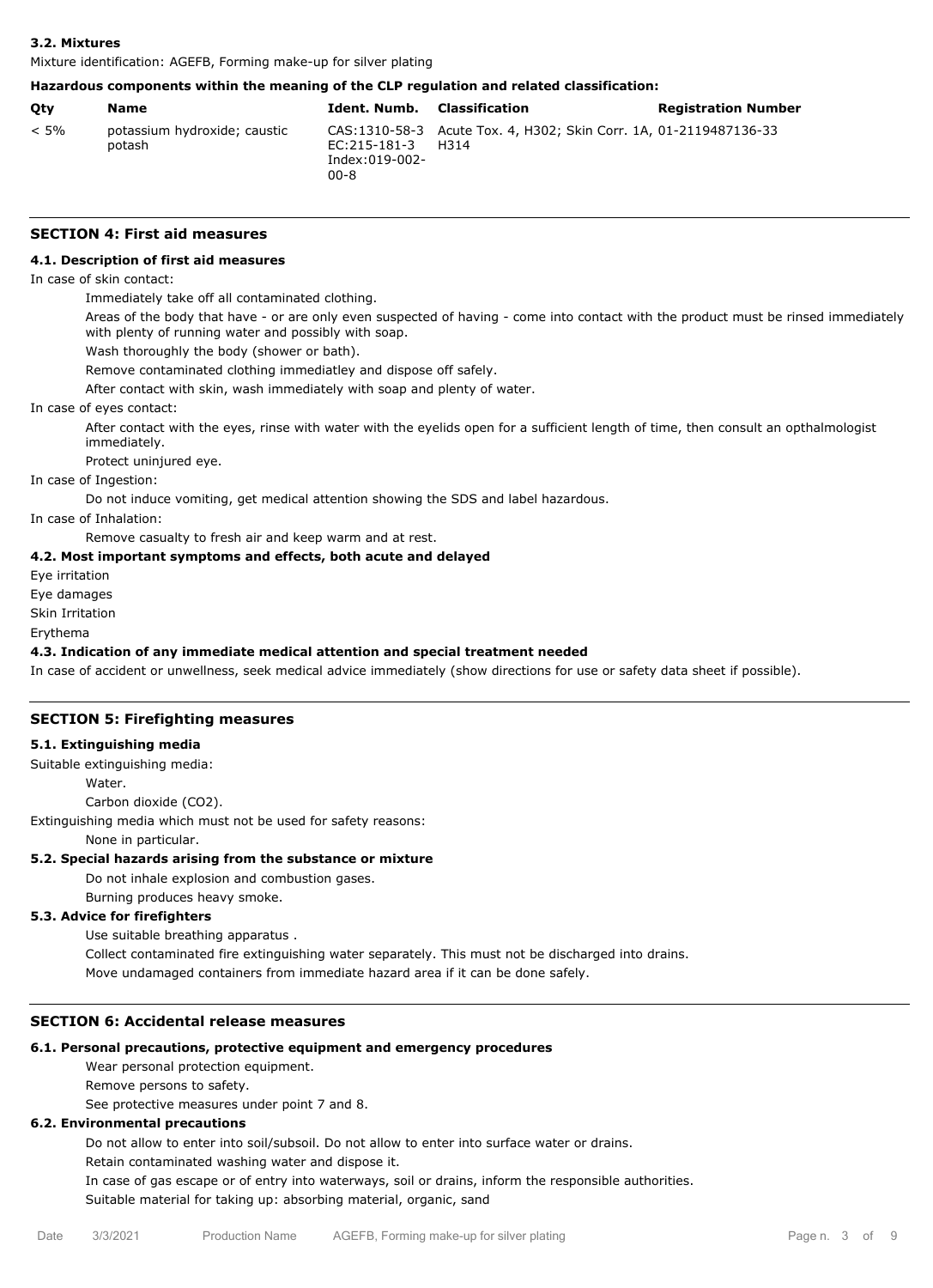#### **6.3. Methods and material for containment and cleaning up**

Suitable material for taking up: absorbing material, organic, sand Wash with plenty of water.

# **6.4. Reference to other sections**

See also section 8 and 13

#### **SECTION 7: Handling and storage**

#### **7.1. Precautions for safe handling**

Avoid contact with skin and eyes, inhaltion of vapours and mists.

Don't use empty container before they have been cleaned.

Before making transfer operations, assure that there aren't any incompatible material residuals in the containers.

Contamined clothing should be changed before entering eating areas.

Do not eat or drink while working.

See also section 8 for recommended protective equipment.

## **7.2. Conditions for safe storage, including any incompatibilities**

Incompatible materials:

None in particular.

Instructions as regards storage premises:

Adequately ventilated premises.

#### **7.3. Specific end use(s)**

Recommendation(s)

None in particular Industrial sector specific solutions: None in particular

### **SECTION 8: Exposure controls/personal protection**

#### **8.1. Control parameters**

#### **Community Occupational Exposure Limits (OEL)**

| Component                              | <b>OEL</b><br><b>Type</b> | Country       | Ceiling | mg/m3         | Long Term Long Term Short<br>ppm | Term<br>mg/m3  | Short<br>Term ppm | <b>Behaviour Notes</b> |                        |
|----------------------------------------|---------------------------|---------------|---------|---------------|----------------------------------|----------------|-------------------|------------------------|------------------------|
| potassium hydroxide;<br>caustic potash | ACGIH                     | <b>NNN</b>    | C       |               |                                  | $\overline{2}$ |                   |                        | URT, eye, and skin irr |
|                                        | AL                        | NATION FRANCE |         |               |                                  | 2              |                   |                        |                        |
|                                        | AL                        | NATION GREECE |         | $\mathcal{P}$ |                                  | $\overline{2}$ |                   |                        |                        |
|                                        | AL                        | NATION POLAND |         | 0,5           |                                  |                |                   |                        |                        |

#### **8.2. Exposure controls**

Eye protection:

Use close fitting safety goggles, don't use eye lens.

Protection for skin:

Use clothing that provides comprehensive protection to the skin, e.g. cotton, rubber, PVC or viton.

Protection for hands:

Use protective gloves that provides comprehensive protection, e.g. P.V.C., neoprene or rubber.

Respiratory protection:

N.A.

Thermal Hazards: N.A. Environmental exposure controls: N.A. Hygienic and Technical measures

N.A.

# **SECTION 9: Physical and chemical properties**

# **9.1. Information on basic physical and chemical properties Physical State** Liquid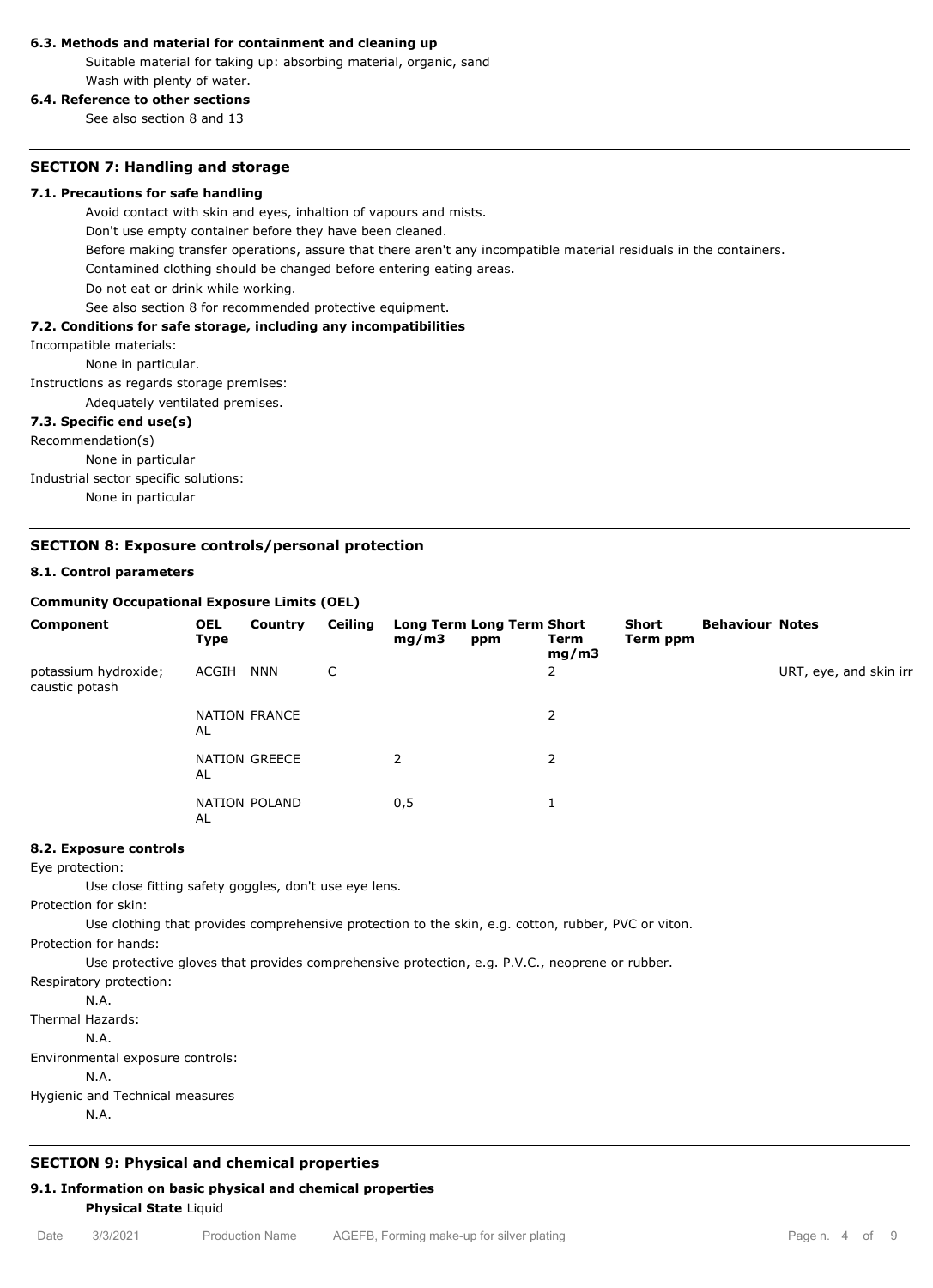**Appearance and colour:** Black liquid **Odour:** Typical **Odour threshold:** N.A. **pH:** 10,00 **Melting point / freezing point:** N.A. **Initial boiling point and boiling range:** N.A. **Flash point:** N.A. **Evaporation rate:** N.A. **Upper/lower flammability or explosive limits:** N.A. **Vapour density:** N.A. **Vapour pressure:** N.A. **Relative density:** 1,02 g/cm3 **Solubility in water:** Total **Solubility in oil:** N.A. **Partition coefficient (n-octanol/water):** N.A. **Auto-ignition temperature:** N.A. **Decomposition temperature:** N.A. **Viscosity:** N.A. **Explosive properties:** N.A. **Oxidizing properties:** N.A. **Solid/gas flammability:** N.A. **9.2. Other information VOC** N.A.

**Substance Groups relevant properties** N.A. **Miscibility:** N.A. **Conductivity:** N.A.

#### **SECTION 10: Stability and reactivity**

#### **10.1. Reactivity**

Stable under normal conditions

## **10.2. Chemical stability**

- Data not Available.
- **10.3. Possibility of hazardous reactions** None.

## **10.4. Conditions to avoid**

Stable under normal conditions.

**10.5. Incompatible materials**

None in particular.

**10.6. Hazardous decomposition products**

None.

#### **SECTION 11: Toxicological information**

#### **11.1. Information on toxicological effects**

#### **Toxicological Information of the Preparation**

| a) acute toxicity                    | Not classified                                                   |
|--------------------------------------|------------------------------------------------------------------|
|                                      | Based on available data, the classification criteria are not met |
| b) skin corrosion/irritation         | The product is classified: Skin Irrit. 2(H315)                   |
| c) serious eye damage/irritation     | The product is classified: Eye Irrit. 2(H319)                    |
| d) respiratory or skin sensitisation | Not classified                                                   |
|                                      | Based on available data, the classification criteria are not met |
| e) germ cell mutagenicity            | Not classified                                                   |
|                                      | Based on available data, the classification criteria are not met |
| f) carcinogenicity                   | Not classified                                                   |
|                                      | Based on available data, the classification criteria are not met |
| q) reproductive toxicity             | Not classified                                                   |
|                                      | Based on available data, the classification criteria are not met |
| h) STOT-single exposure              | Not classified                                                   |
|                                      | Based on available data, the classification criteria are not met |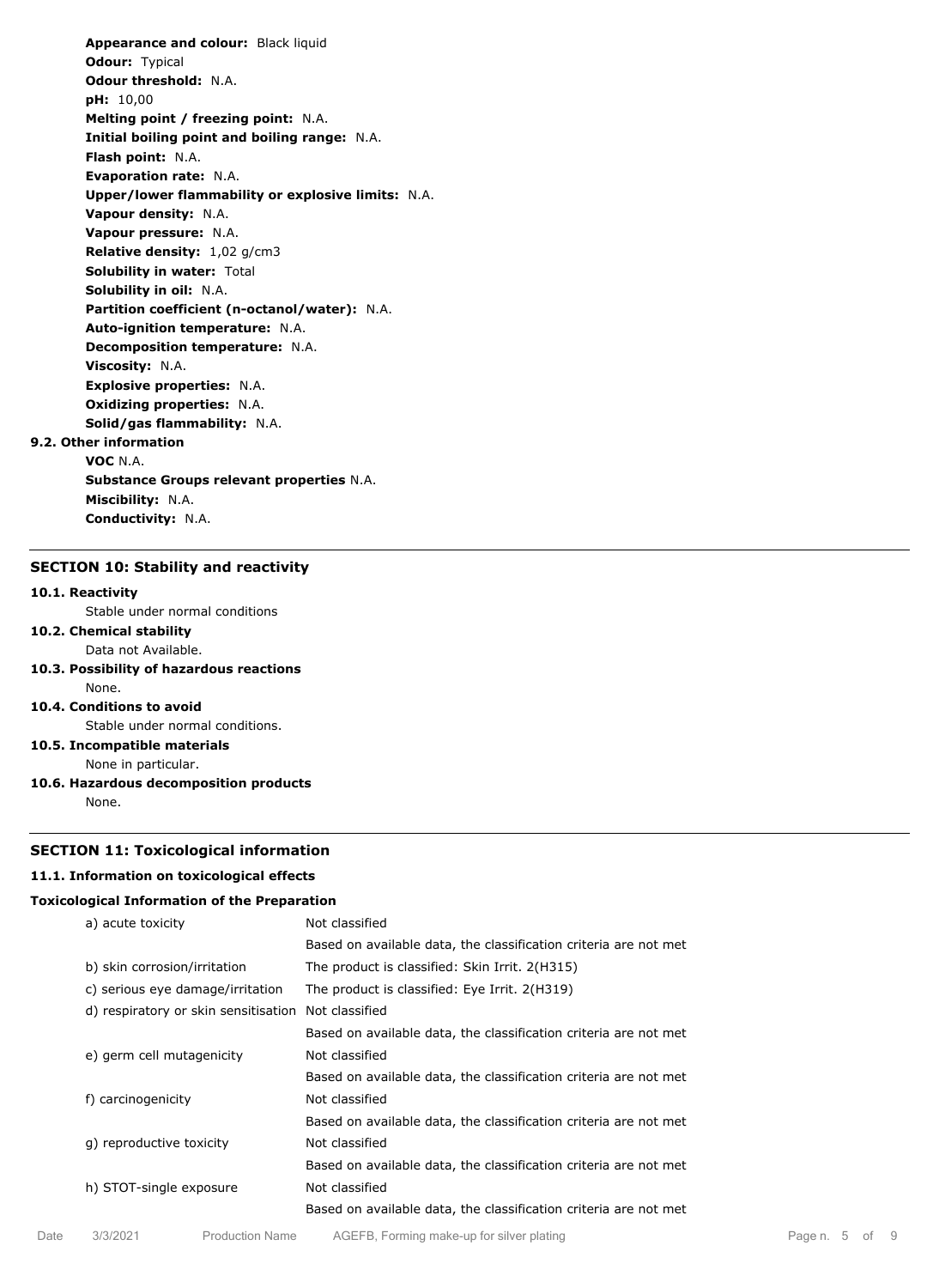| i) STOT-repeated exposure | Not classified                                                   |
|---------------------------|------------------------------------------------------------------|
|                           | Based on available data, the classification criteria are not met |
| i) aspiration hazard      | Not classified                                                   |
|                           | Based on available data, the classification criteria are not met |
|                           |                                                                  |

# **Toxicological information on main components of the mixture:**

potassium hydroxide; caustic potash a) acute toxicity LD50 Oral Rat = 333 mg/kg

# **SECTION 12: Ecological information**

#### **12.1. Toxicity**

Adopt good working practices, so that the product is not released into the environment. Eco-Toxicological Information:

# **List of Eco-Toxicological properties of the product**

Not classified for environmental hazards.

No data available for the product

# **12.2. Persistence and degradability**

N.A.

### **12.3. Bioaccumulative potential**

N.A.

### **12.4. Mobility in soil**

N.A.

### **12.5. Results of PBT and vPvB assessment**

No PBT Ingredients are present

# **12.6. Other adverse effects**

N.A.

# **SECTION 13: Disposal considerations**

# **13.1. Waste treatment methods**

Recover if possible. In so doing, comply with the local and national regulations currently in force.

# **SECTION 14: Transport information**



**14.1. UN number**

1814

# **14.2. UN proper shipping name**

ADR-Shipping Name: POTASSIUM HYDROXIDE SOLUTION IATA-Technical name: POTASSIUM HYDROXIDE SOLUTION IMDG-Technical name: POTASSIUM HYDROXIDE SOLUTION

# **14.3. Transport hazard class(es)**

ADR-Class: 8

IATA-Class: 8

IMDG-Class: 8

# **14.4. Packing group**

ADR-Packing Group: III IATA-Packing group: III IMDG-Packing group: III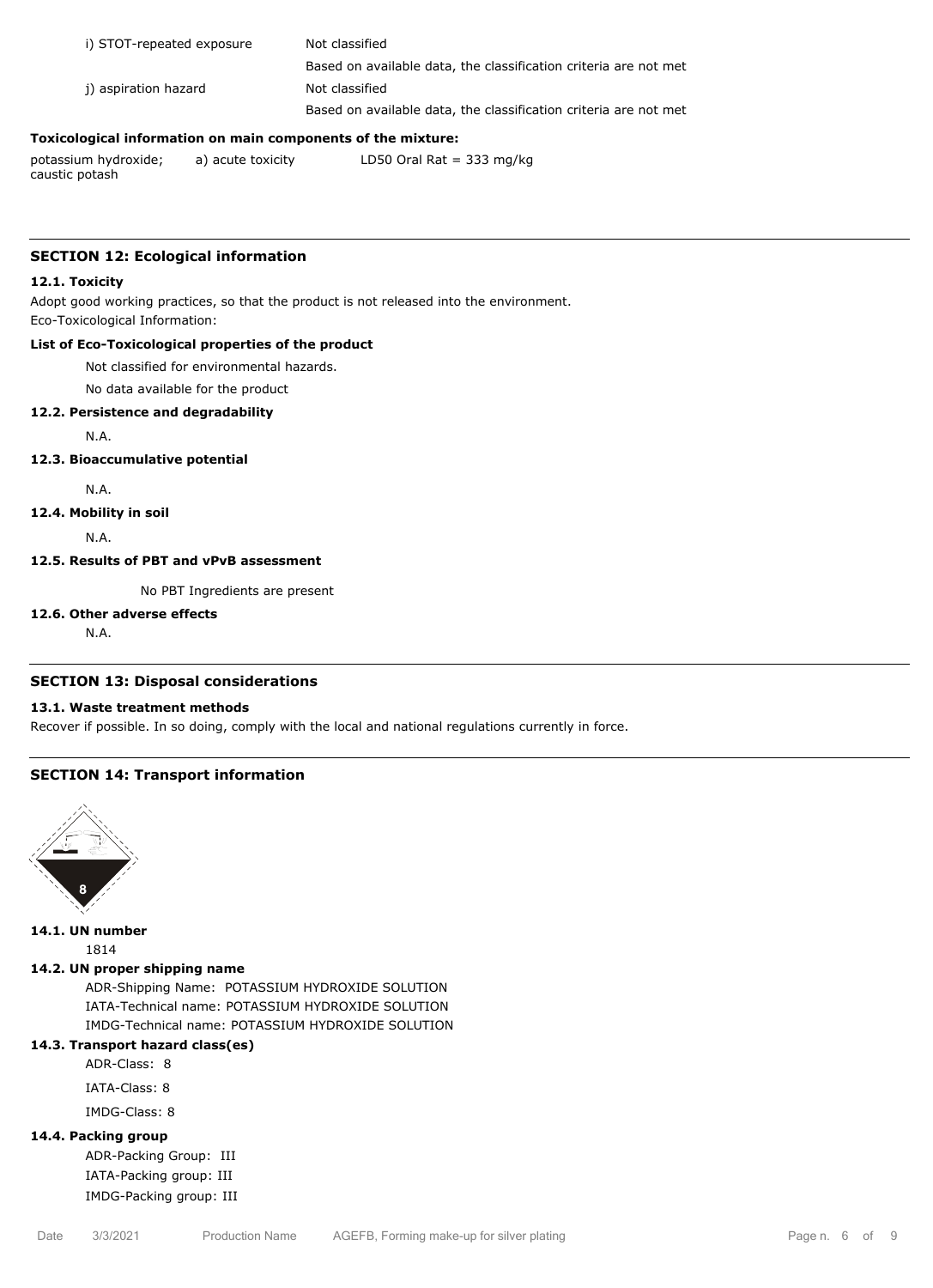#### **14.5. Environmental hazards**

No

Environmental Pollutant: No

#### **14.6. Special precautions for user**

Road and Rail ( ADR-RID ) :

ADR-Label: 8

ADR - Hazard identification number: 80

ADR-Special Provisions: -

ADR-Transport category (Tunnel restriction code): 3 (E)

## Air ( IATA ) :

IATA-Passenger Aircraft: 852 IATA-Cargo Aircraft: 856 IATA-Label: 8

IATA-Subsidiary hazards: -

IATA-Erg: 8L

IATA-Special Provisioning: A3 A803

Sea ( IMDG ) :

IMDG-Stowage Code: Category A IMDG-Stowage Note: SG35 SGG18 IMDG-Subsidiary hazards: -

IMDG-Special Provisioning: 223 IMDG-Page: N/A IMDG-Label: N/A IMDG-EMS: F-A, S-B IMDG-MFAG: N/A

### **14.7. Transport in bulk according to Annex II of MARPOL and the IBC Code**

N.A.

### **SECTION 15: Regulatory information**

#### **15.1. Safety, health and environmental regulations/legislation specific for the substance or mixture**

Dir. 98/24/EC (Risks related to chemical agents at work) Dir. 2000/39/EC (Occupational exposure limit values) Regulation (EC) n. 1907/2006 (REACH) Regulation (EC) n. 1272/2008 (CLP) Regulation (EC) n. 790/2009 (ATP 1 CLP) and (EU) n. 758/2013 Regulation (EU) n. 286/2011 (ATP 2 CLP) Regulation (EU) n. 618/2012 (ATP 3 CLP) Regulation (EU) n. 487/2013 (ATP 4 CLP) Regulation (EU) n. 944/2013 (ATP 5 CLP) Regulation (EU) n. 605/2014 (ATP 6 CLP) Regulation (EU) n. 2015/1221 (ATP 7 CLP) Regulation (EU) n. 2016/918 (ATP 8 CLP) Regulation (EU) n. 2016/1179 (ATP 9 CLP) Regulation (EU) n. 2017/776 (ATP 10 CLP) Regulation (EU) n. 2018/669 (ATP 11 CLP) Regulation (EU) n. 2018/1480 (ATP 13 CLP) Regulation (EU) n. 2019/521 (ATP 12 CLP) Regulation (EU) 2015/830

Restrictions related to the product or the substances contained according to Annex XVII Regulation (EC) 1907/2006 (REACH) and subsequent modifications:

Restrictions related to the product: 3

Restrictions related to the substances contained: None Provisions related to directive EU 2012/18 (Seveso III):

# N.A.

#### **Regulation (EU) No 649/2012 (PIC regulation)**

No substances listed

German Water Hazard Class.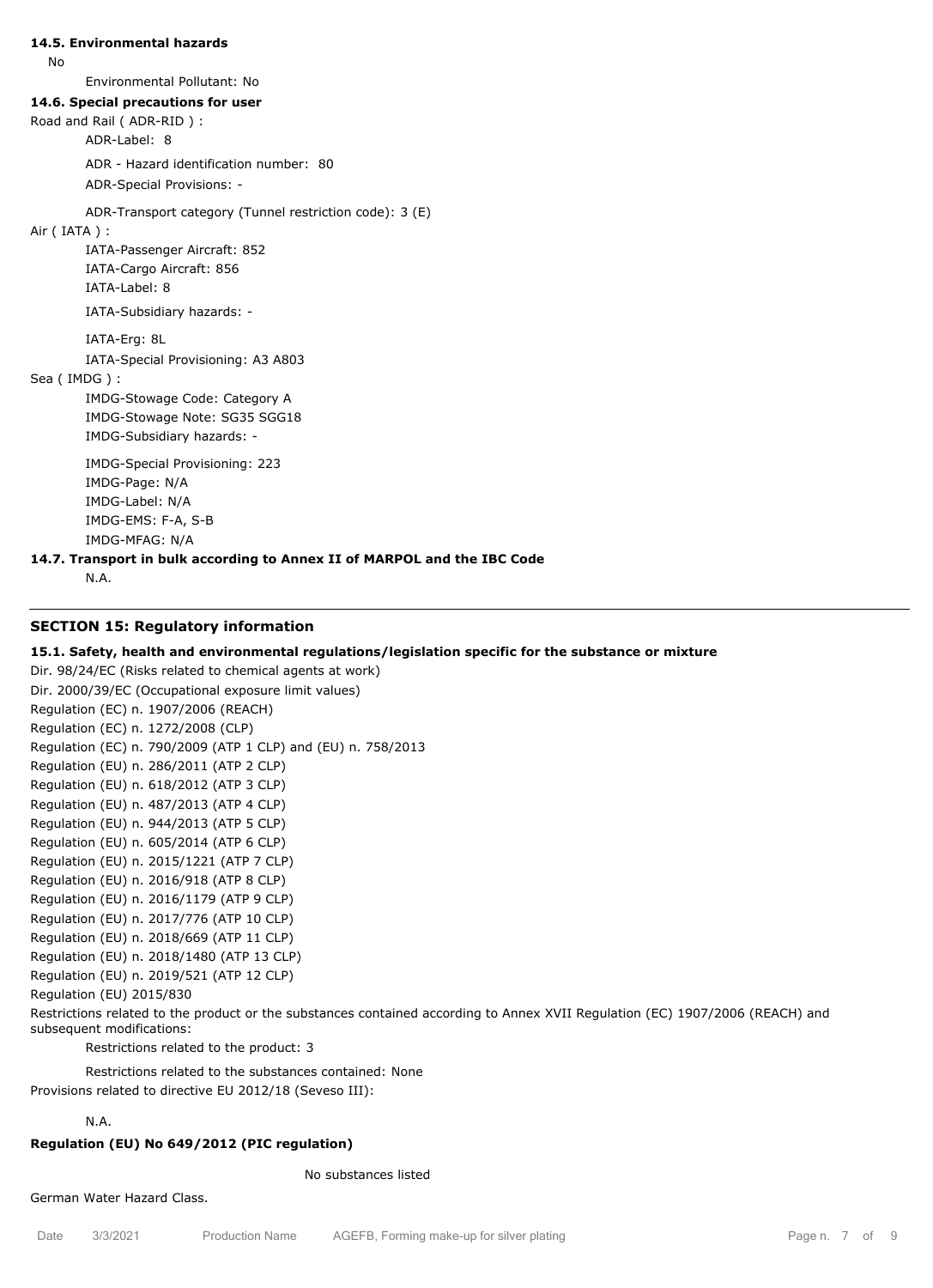#### Class 3: extremely hazardous.

SVHC Substances:

No data available

#### **15.2. Chemical safety assessment**

No Chemical Safety Assessment has been carried out for the mixture.

#### **SECTION 16: Other information**

|                                          |                                   | <b>Description</b>               | Code                 |  |
|------------------------------------------|-----------------------------------|----------------------------------|----------------------|--|
| Harmful if swallowed.                    |                                   |                                  |                      |  |
| Causes severe skin burns and eye damage. |                                   |                                  |                      |  |
| Causes skin irritation.                  |                                   |                                  |                      |  |
| Causes serious eye irritation.           |                                   |                                  |                      |  |
|                                          | <b>Description</b>                | Hazard class and hazard category |                      |  |
|                                          | Acute toxicity (oral), Category 4 | Acute Tox. 4                     | 3.1/4/Oral           |  |
|                                          | Skin corrosion, Category 1A       | Skin Corr, 1A                    | 3.2/1A               |  |
|                                          | Skin irritation, Category 2       | Skin Irrit. 2                    | 3.2/2                |  |
|                                          |                                   |                                  |                      |  |
|                                          |                                   |                                  | H315<br>H319<br>Code |  |

**Classification and procedure used to derive the classification for mixtures according to Regulation (EC) 1272/2008 [CLP]:**

| <b>Classification according to Regulation</b> Classification procedure<br>(EC) Nr. 1272/2008 |                    |
|----------------------------------------------------------------------------------------------|--------------------|
| 3.2/2                                                                                        | Calculation method |
| 3.3/2                                                                                        | Calculation method |

This document was prepared by a competent person who has received appropriate training.

Main bibliographic sources:

ECDIN - Environmental Chemicals Data and Information Network - Joint Research Centre, Commission of the European Communities

SAX's DANGEROUS PROPERTIES OF INDUSTRIAL MATERIALS - Eight Edition - Van Nostrand Reinold

The information contained herein is based on our state of knowledge at the above-specified date. It refers solely to the product indicated and constitutes no guarantee of particular quality.

It is the duty of the user to ensure that this information is appropriate and complete with respect to the specific use intended. This MSDS cancels and replaces any preceding release.

Legend to abbreviations and acronyms used in the safety data sheet:

ACGIH: American Conference of Governmental Industrial Hygienists

ADR: European Agreement concerning the International Carriage of Dangerous Goods by Road.

AND: European Agreement concerning the International Carriage of Dangerous Goods by Inland Waterways

ATE: Acute Toxicity Estimate

ATEmix: Acute toxicity Estimate (Mixtures)

BCF: Biological Concentration Factor

BEI: Biological Exposure Index

BOD: Biochemical Oxygen Demand

CAS: Chemical Abstracts Service (division of the American Chemical Society).

CAV: Poison Center

CE: European Community

CLP: Classification, Labeling, Packaging.

CMR: Carcinogenic, Mutagenic and Reprotoxic

COD: Chemical Oxygen Demand

COV: Volatile Organic Compound

CSA: Chemical Safety Assessment

CSR: Chemical Safety Report

DMEL: Derived Minimal Effect Level

DNEL: Derived No Effect Level.

DPD: Dangerous Preparations Directive

DSD: Dangerous Substances Directive

EC50: Half Maximal Effective Concentration

ECHA: European Chemicals Agency

EINECS: European Inventory of Existing Commercial Chemical Substances.

ES: Exposure Scenario

GefStoffVO: Ordinance on Hazardous Substances, Germany.